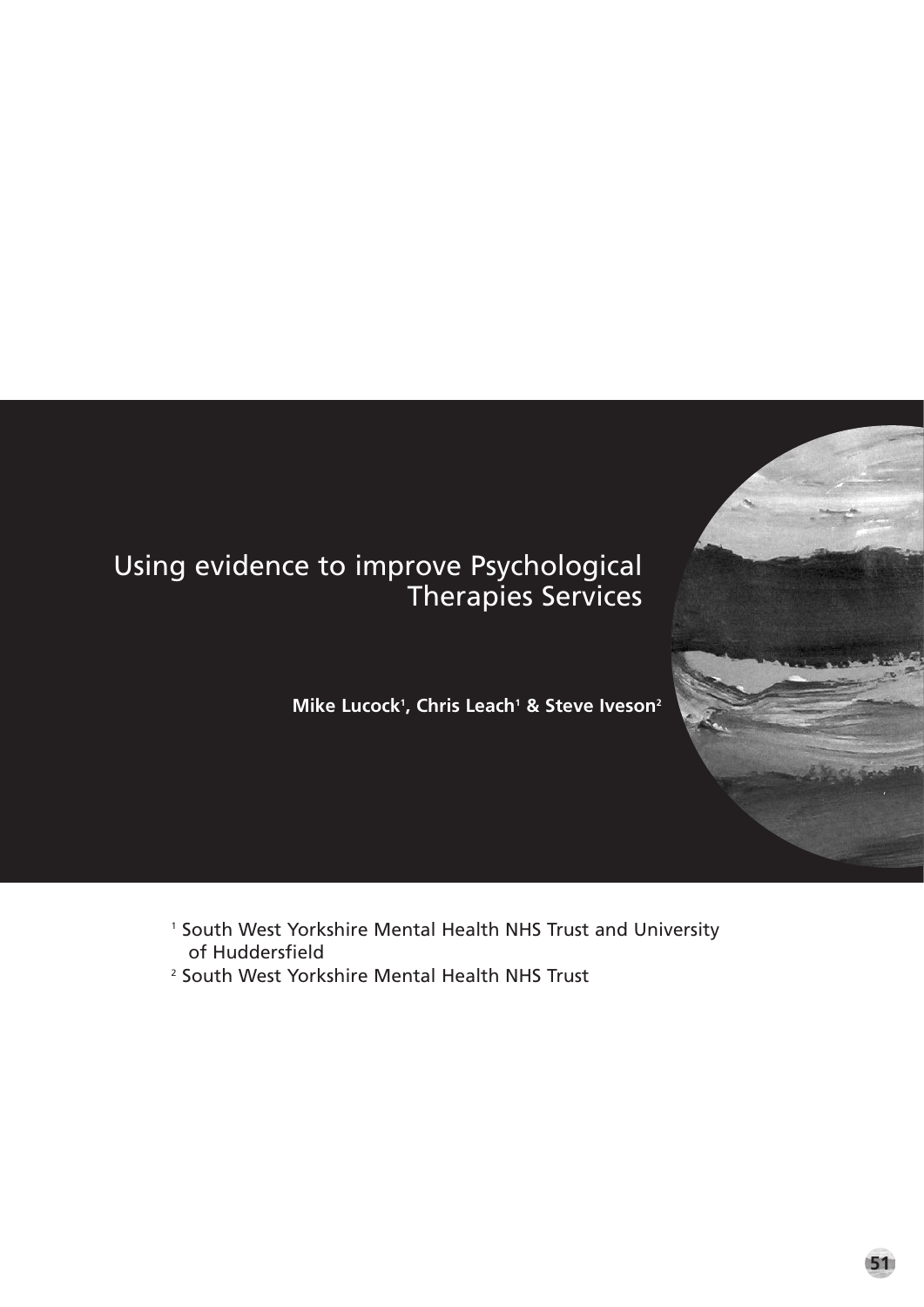## Using evidence to improve Psychological Therapies Services

Mike Lucock, Chris Leach & Steve Iveson

### Abstract

Psychological therapy services offer help to clients with many different sorts of mental health problems using a variety of therapies provided by a range of different professional groups and are supported by a large amount of research evidence. However, applying evidence-based practice in routine clinical settings presents particular challenges. This paper outlines some of the difficulties applying research findings to routine settings and argues for a more inclusive approach to linking evidence with practice. It describes a systematic approach to service evaluation and practice based evidence within a large psychological therapies service. This approach is integrated into the service delivery. It enables clinicians to become engaged in the process of reflecting on evidence in a non-threatening way and allows innovative ways of enhancing reflective practice by linking evidence with practice in routine settings.

**Keywords:** Evidence-based practice; practice based evidence; psychological therapies; psychotherapy; clinical effectiveness; reflective practice.

# Introduction

Psychological therapy services offer help to clients with many different sorts of mental health problems using a variety of therapies provided by a range of different professional groups. As with other health service interventions, providers of psychological therapies are encouraged (and increasingly required) to apply this research evidence in routine service conditions, offering only treatments shown to be effective, so-called evidence-based practice. However, applying evidence-based practice in routine clinical settings presents particular challenges because of limitations in the evidence and because routine settings are often more complex and deal with a wider range of client problems than are typically studied in research clinics. In this article we review the arguments for using evidence-based practice, look at some of the difficulties and describe a complementary approach known as practice-based evidence. We also aim to illustrate how research and evidence can be used to inform practice by giving an example of how practice-based evidence is routinely used in one large NHS psychological therapies service.

The use of evidence-based practice to improve clinical effectiveness is a significant part of the more systematic approach to quality in health care (Department of Health, 1997, 1998; NHS Modernisation Agency, 2003). The basic model is that research (informed by theory) is carried out to determine best practice and the most effective treatments and service models for particular health problems. When sufficient quality research is available, the evidence is reviewed and treatment recommendations made. Special techniques such as meta-analyses are used for systematically reviewing evidence (see, for example, Sackett, Richardson, Rosenberg & Haynes, 1997). Such analyses attempt to reduce any bias that might be present when combining evidence of different quality and based on different sample sizes. The recommendations from systematic reviews are then disseminated into routine practice, for example through evidence-based guidelines, treatment manuals, protocols and evidence-based training. It is a requirement of health care providers to increase the provision of evidence-based practice and to set up systems to ensure access to information on evidence-based practice and implementation of guidelines. The National Institute for Clinical Excellence (NICE) plays a key role in this process by publishing regular treatment guidance. Recent published guidance in mental health includes those for eating disorders, anxiety and depression.

A parallel development to evidence based practice is the move towards more reflective practice where clinicians are expected to reflect on their work and their role within their service context (Sainsbury Centre for Mental Health, 2001). Within

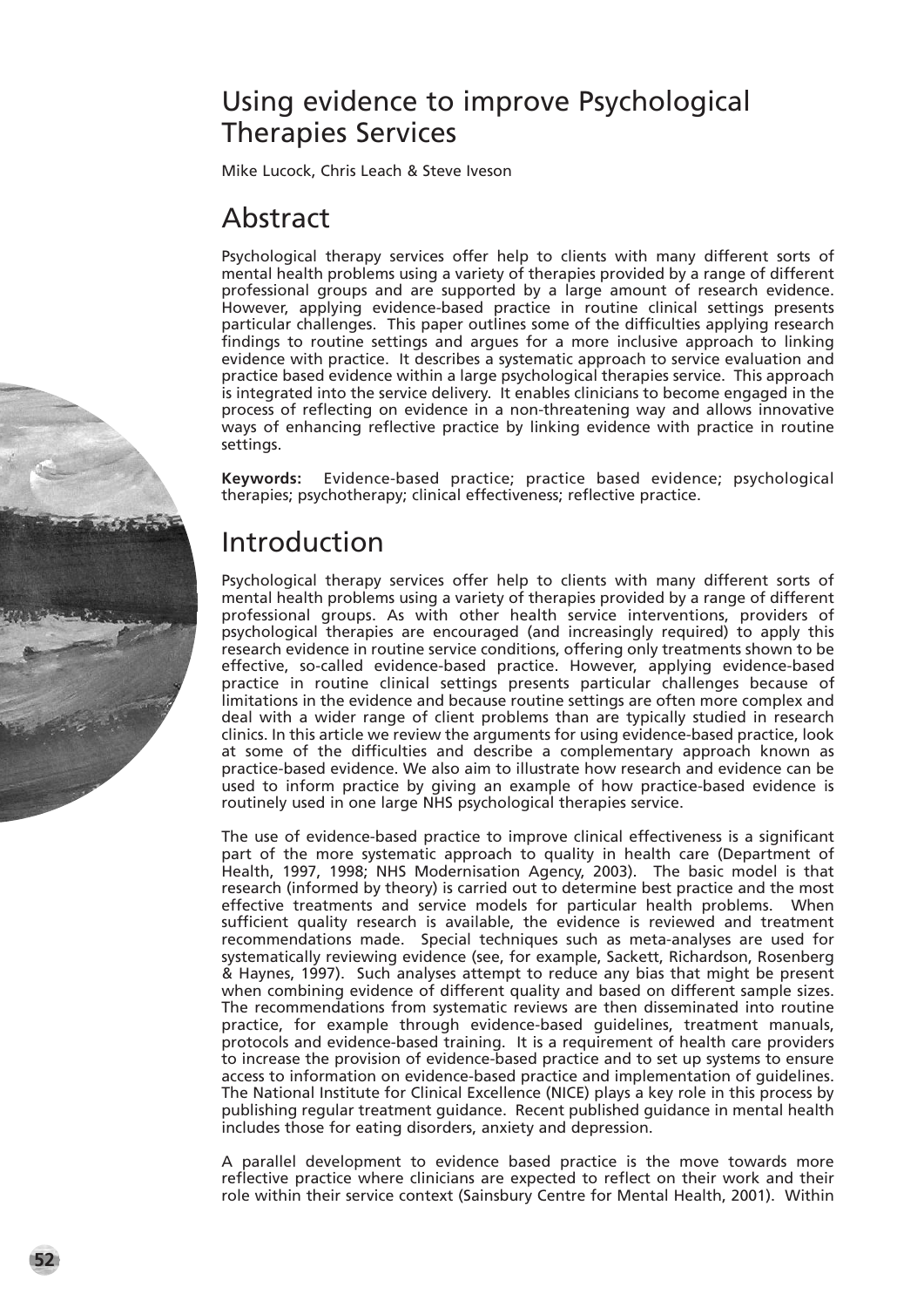psychological therapies services clinical supervision is well established as the main approach to reflective practice. The assumption is that if clinicians used more evidence-based practice and effectively reflected on their practice, clinical effectiveness would improve. Whilst this process is crucial to improve the quality of services, the dissemination of evidence-based practice into routine practice is a challenge and within psychological therapies it presents particular challenges.

### Evidence-based practice in psychological therapies

There is good evidence for the effectiveness of psychotherapies for certain problems and these are summarised in recent evidence-based clinical practice guidelines (Treatment Choice in Psychological Therapies and Counselling, Department of Health, 2001). Among the conclusions from these guidelines are the importance of factors that apply across psychotherapies, such as a good therapeutic relationship. The evidence tends to be clearer with anxiety problems with superior evidence for behaviour therapy for specific phobias; cognitive behavioural therapy (CBT) for panic disorder and generalised anxiety disorders; and behaviour therapy and CBT for obsessive-compulsive disorder. This has made evidence based psychological treatment recommendations for panic (with or without agoraphobia) and generalised anxiety disorder possible in recent NICE guidance. There is also clear evidence for the effectiveness of CBT and Interpersonal Therapy for depression. Some psychotherapies, such as psychodynamic and psychoanalytic psychotherapy, are under-evaluated, making conclusions regarding their effectiveness difficult at this stage. Appropriate brief interventions (eight or fewer sessions) are thought to be appropriate for problems such as specific phobias, uncomplicated panic disorder and adjustment to recent life events whilst more complex problems and poorly motivated clients tend to require more experienced therapists and longer term interventions. The guidelines also make the general point that psychological therapies should be routinely considered as a treatment option when clients with mental health problems are assessed. Improved access to psychological therapies was also highlighted in the National Service Framework for Mental Health (Department of Health, 1999). Improving access implies both reducing waiting times and making psychological therapies available for a wider range of clients and problems.

Despite these recommendations, there are problems with the evidence on which they are based: "...guideline users should be aware that a degree of uncertainty underlies recommendations, because of gaps in scientific evidence, methodological limitations of trials, problems generalising research populations to clinical populations and client heterogeneity" (Department of Health, 2001, page 40). The gaps in the evidence make it difficult to establish clear guidelines on empirically validated psychological therapies.

### Evidence-based psychological therapies in routine practice

There is evidence of limited application of evidence-based recommendations to routine practice. In relation to psychotherapy, Barlow (1981, p. 147) stated that, "At present, clinical research has little or no influence on clinical practice". A recent survey of psychotherapists in the UK showed the relatively low influence of evidence based guidelines and treatment manuals on practice (Lucock, Hall and Nobel, submitted for publication). Factors such as clinical supervision, training, individual case formulations and personal therapy were rated as highly influential. A survey of psychotherapists in the USA (Morrow-Bradley and Elliot, 1986) also found a relatively low utilization of evidence based practice. Hansen, Lambert and Forman (2002) contrast information available from clinical trials with that available from routine services. They report that clinical trials suggest between 57.6% and 67.2% of clients improve within an average of 12.7 sessions, while naturalistic data in routine services suggest that the average number of sessions received in a USA national database of more than 6000 clients was less than five and the rate of improvement was about 20%. This study suggests outcomes would be improved if routine practice would take on board evidence from clinical trials and this is surely the case to some extent.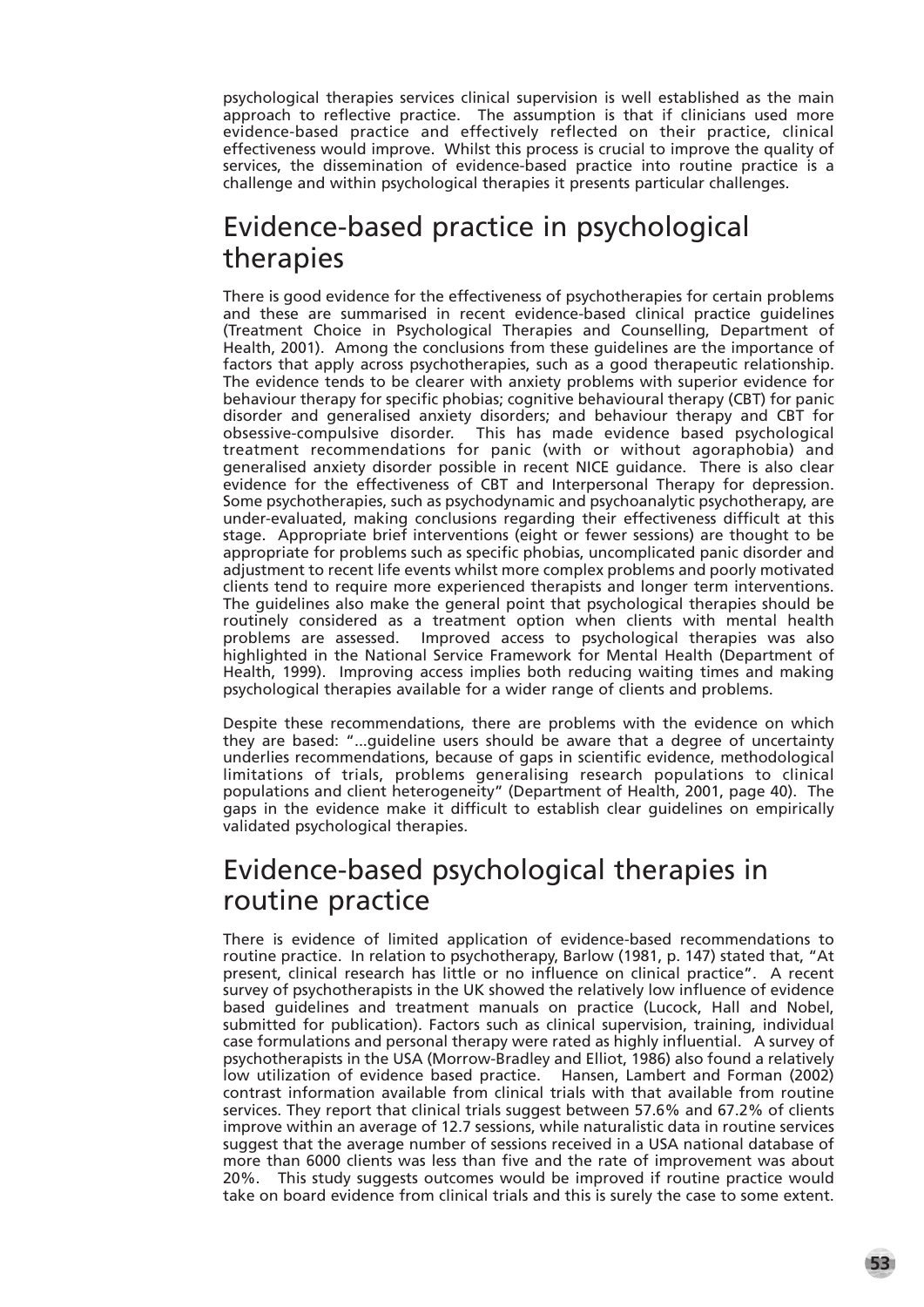However, translating research findings and treatment recommendations to routine practice presents a number of difficulties. Poorer outcomes in routine practice may be because clinicians do not follow evidence-based practice guidelines, but they may also be because the clients studied in the trials on which the guidance is based are very different from those treated in routine practice, with multiple problems (comorbidity) and more complicated problems.

#### Efficacy and effectiveness research

The distinction between efficacy and effectiveness is crucial to understanding these issues. Efficacy is about demonstrating that a particular set of conditions is responsible for any effects of treatment observed with a particular client group, so efficacy studies require a high degree of scientific control. For this reason, efficacy studies such as randomised controlled trials (RCTs) use carefully selected, homogeneous client groups who are randomly assigned to treatments, and the treatments offered are time-limited and based on the treatment manual. This means one can conclude to a relatively high degree of certainty that differences between outcomes are due to differences between the treatments or between the treatment and control groups. Effectiveness is about demonstrating that treatments work under routine service conditions, so clients are not selected to have only single problems and therapists vary the treatment offered depending on the client's problems. In effectiveness research, it is therefore much more difficult to demonstrate that this particular treatment is what is responsible for any changes in the clients. Efficacy research maximises what is called internal validity to allow clear scientific conclusions to be reached, while effectiveness research maximises so-called external validity, taking account of the complexity of routine practice.

So although efficacy studies are fundamental to psychotherapy research, a cost of such scientific control is poor external validity – the results do not necessarily generalise to routine service conditions where it is not possible or appropriate to exclude more complex clients, standardise treatments and so on. As more clients are excluded, the external validity of the study is decreased. Thase (1999) reported that as many as 5 to 10 potential participants may be screened for every one included in some efficacy studies because of comorbidity or the disorders being insufficiently severe. In a paper that has caused a great deal of interest in the psychotherapy research, Westen and Morrison (2001) looked at RCTs for panic, generalised anxiety disorder (GAD) and depression and found the majority of clients were excluded from participating in the average study. Inclusion rates were 32% for depression, 36% for panic, and 35% for GAD. Clients were excluded for things such as psychosis and organic disorders, but also such factors as suicidality, comorbid substance misuse and other concurrent problems, such as panic, GAD, personality disorders and significant physical problems. They concluded that exclusion criteria for all three disorders often eliminated more troubled and difficult to treat clients, such as clients with borderline features who are more likely to be suicidal and to have substance misuse problems. In routine services such clients tend not to be excluded on the basis that they are too complex and have multiple problems, although it is possible that more exclusion in routine services would be appropriate. Whether or not some clients should be excluded on the grounds that they will not benefit from therapy is an important issue that has not been adequately addressed in research up to now.

There are also criticisms that efficacy research relies too heavily on the diagnostic system (Persons, 1991) at the expense of considering the client as an individual and individual case formulations. Another problem of the relevance of clinical trials to routine practice is that trials are group comparison studies and do not predict individual responses. Within any group study with a significant group effect there will be those clients who do not respond to the intervention, but clinical trials may not help us understand why this is and how best to ensure therapy is more widely effective. In fact, recently published concerns about the negative side effects of SSRI anti depressants show how some individuals can be adversely affected by a treatment that has been found to be effective based on clinical trials (Whittington, Kendall, Fonagy, Cottrell, Cotgrove, and Boddington, 2004).

If evidence based practice were more widely disseminated, it would be in the form of treatment manuals. In the USA there is a debate over the merits of manualised therapies, which are often based on efficacy research, and what are called empirically validated therapies. Many researchers have called for psychotherapy training and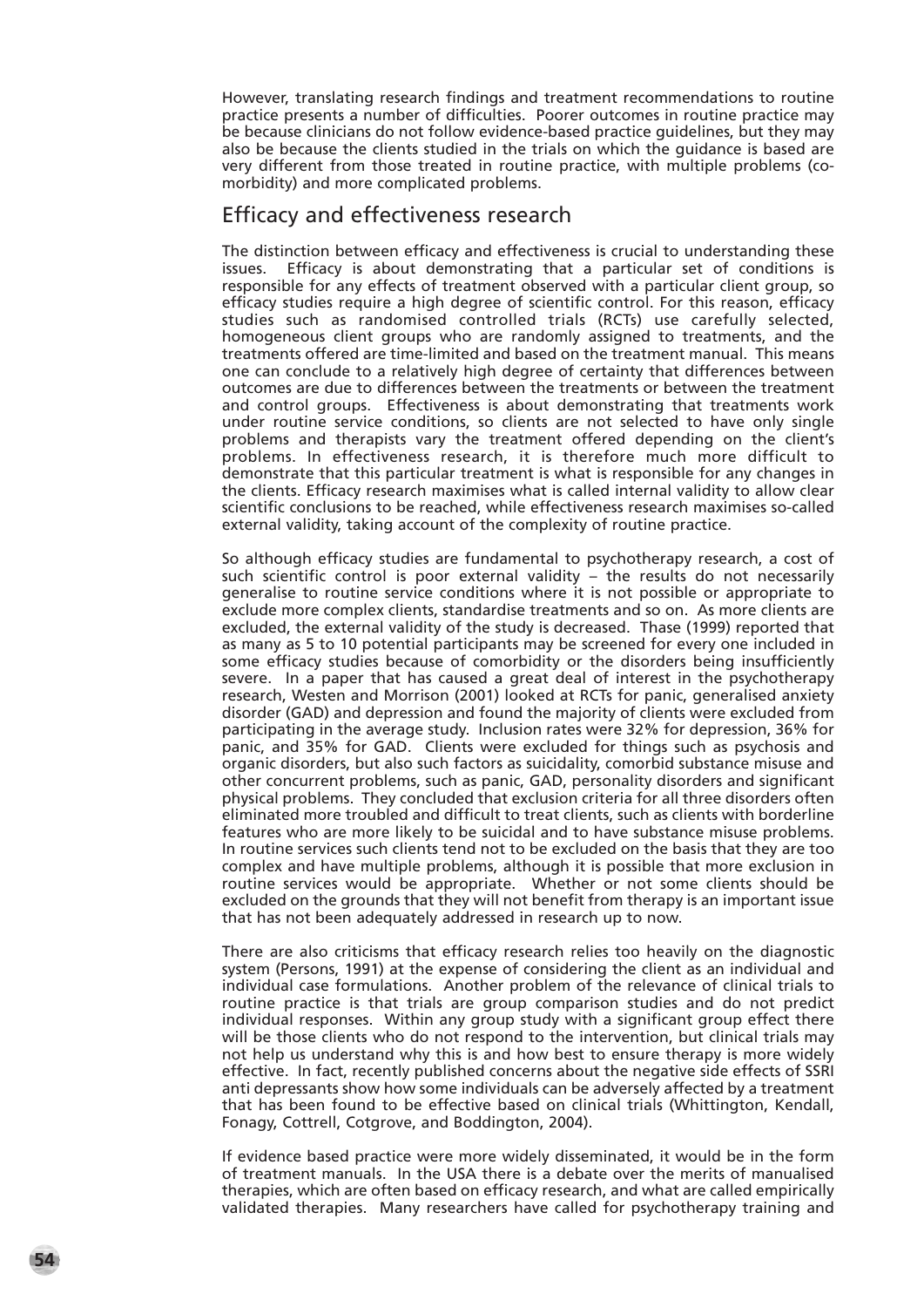practice to be limited to treatments that have demonstrated efficacy in randomized trials (e.g. Barlow, 1996). These treatments differ significantly from those provided by the majority of therapists. Arguments against the use of manualised treatments include the fact that they are nearly always based on disorders rather than individualised formulations (Eifert, Schulte, Zvolensky et al., 1997), that they fail to inform clinicians about how to treat specific clients effectively because they restrict therapists and clients working together flexibly (Seligman, 1995), and because the evidence from which manuals are developed and evaluated are based on group means and therefore an "average" client. Some of these criticisms may arise from a misunderstanding about the nature of manualised therapies, which in many cases do allow for flexibility to meet the particular needs of clients within a common theory, framework and set of methods. They also underestimate the proven value of conceptualising and developing treatments for particular problems, such as depression, panic disorder, social phobias, post traumatic stress disorder, obsessional compulsive disorder, psychosis and personality disorders, for example in the development of cognitive behaviour therapy. It is, however, important that manualised therapies are not too rigid and prescribed. Persons (1991) advocates a case formulation approach to psychotherapy research enabling more flexible assessment and treatment approaches to be used within a particular psychotherapeutic model and the measurement of individualised outcomes.

#### Bridging the research practice divide

So the gap between research and practice in psychological therapies is due in part to real differences between the clients in efficacy research and routine practice. There are also differences between the sorts of therapy carried out in efficacy studies and routine practice. One response to this would be to reject the applicability of evidence based practice in psychological therapies (e.g. Marzillier, 2004) but this will lead to persisting with practice that is ineffective or even detrimental and prevents the development of more effective and efficient interventions. For example, critical incident debriefing as a preventative intervention was assumed to be effective but the evidence suggests it could be detrimental to some individuals so it is not recommended in treatment guidelines (Treatment Choice in Psychological Therapies and Counselling, Department of Health, 2001). Instead of a simplistic approach to evidence based practice or a rejection of it, the evidence considered should come from a variety of sources, not just clinical trials, and clinical expertise and flexibility to meet the needs of complex clients should be acknowledged. Sackett, Rosenberg, Gray et al (1996) acknowledge the balance between evidence and clinical expertise: "without clinical expertise, practice risks being tyrannised by evidence, for even excellent external evidence may be inapplicable or inappropriate for an individual client" (page 71). Salkovskis (2002) points out that cognitive behaviour therapy, the most evidence-based of the psychological therapies, has developed as a result of a broader approach to the link between evidence and practice. This approach includes the scientist practitioner model (Barlow, Hayes and Nelson, 1984) and single case methodologies (Hersen and Barlow, 1976). Salkovskis argues that this is best conceptualised as "Empirically Grounded Clinical Interventions" which are supported by a range of evidence. Williams and Garner (2002) argue for consideration of evidence available from other sources such as naturalistic enquiry and case material that helps to understand individual clients.

Important questions are not whether or not we should take account of the evidence, but what sort of evidence we should take account of and how we do so in a way that really does improve effectiveness. We argue that both evidence-based practice from clinical trials and practice-based evidence can inform and improve practice. We will describe an approach to generating and using practice-based evidence in a routine psychological therapies service with the potential to drive effective reflective practice and improve clinical effectiveness.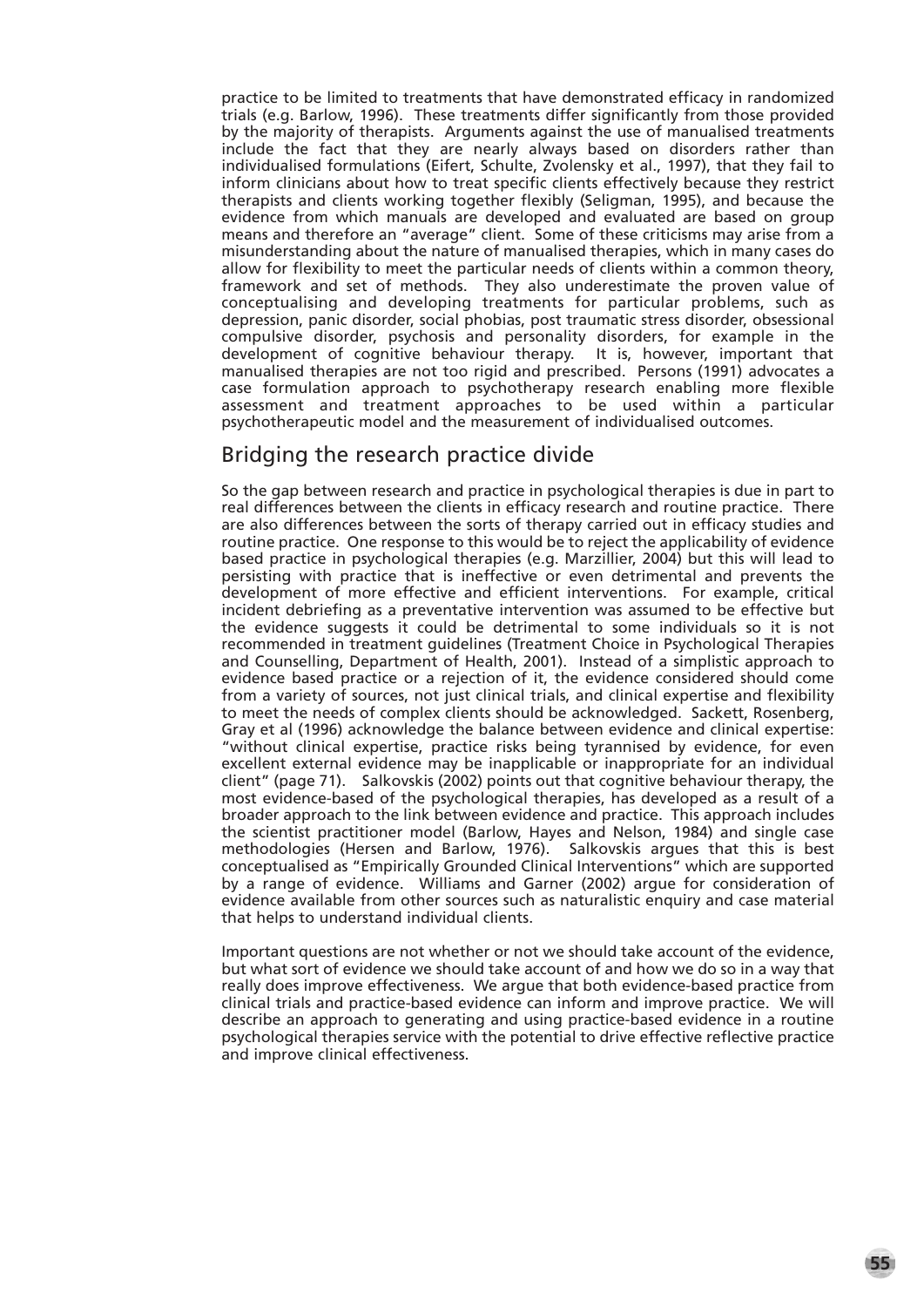## Practice based evidence in psychological therapies

A complementary approach to the use of evidence-based practice is the generation of good evidence in routine practice – 'practice based evidence' (Margison, Barkham, Evans et al 2000; Barkham and Mellor-Clark, 2000). Barkham, Margison, Leach et al (2001) argue that both paradigms are needed to provide good evidence and to help bridge the gap between research and practice. There are various examples of practice based evidence, some that have been established over many years, such as single case approaches (Turpin, 2001) in which data are collected on the client's progress throughout the intervention. This data, such as number of panic attacks or levels of anxiety and depression, can be fed back to clients and enhance realistic feedback of the progress of therapy. Single case studies have played a significant role in the development of therapies, such as cognitive behaviour therapy for psychosis, which was initially described with a series of single case studies (Chadwick and Birchwood, 1994). Rather than being uncontrolled, single case methodologies allow experimental control and a flexible application to complex individual cases (Hersen and Barlow, 1976). Consistent with this approach is the scientist practitioner approach within clinical psychology (Barlow, Hayes and Nelson, 1984) in which empirical methods of testing predictions and obtaining feedback on progress is gathered, shared with clients and used as a vehicle for therapeutic change. In a broader approach to practice based evidence, Barkham et al (2001) recommend setting up an infrastructure to routinely measure clinical outcome together with other variables that describe the nature of clients and their problems and the interventions (type of therapy, number of sessions, etc.). If such an infrastructure were used widely, large data sets could be generated to look at research questions in routine practice and services could be benchmarked against one another (Barkham et al 2001). There is also evidence that feeding back routinely collected outcome data to clinicians improves outcomes (Lambert, Whipple, Smart et al, 2003). Feeding back results of service audit, research and outcome monitoring are included in the best practice criteria in recent best practice guidance on organising and delivering psychological therapies within the NHS (Department of Health, 2004).

Generating data through practice-based evidence can answer research questions that clinical trials cannot answer. For example, this approach can assess psychotherapy outcomes and processes in routine service settings with a wider range of clients, therapists and therapies. It can also look at why some clients fail to take up therapy, why some drop out during therapy and why some get worse during therapy. W e now describe one particular approach to developing a practice based evidence infrastructure and how it can be used to create a culture to facilitate reflective practice using evidence.

#### The practice-based evidence system

Our service is a multi-professional adult psychological therapies service receiving about 1200 referrals a year (in 2003-2004), serving a population of 320,000 people across the Wakefield Metropolitan District. Therapists include clinical psychologists, a specialist psychotherapy team, counsellors, nurse therapists, cognitive behaviour therapists and an art therapist. A range of therapies has been provided including cognitive behavioural therapy, psychodynamic and psychoanalytic psychotherapies, person-centred approaches and integrative psychotherapies such as cognitive analytical therapy. Initial assessments are carried out to determine suitability for psychological therapy and the most appropriate approach is recommended and provided, including individual, couple and group work.

The service has developed a practice based evidence infrastructure to routinely measure clinical outcome. Clients complete outcome measures at various stages and both clients and therapists rate progress at the end of therapy. The service has used the Clinical Outcomes in Routine Evaluation – Outcome Measure (CORE-OM; Evans, Connell, Barkham, Margison, McGrath, Mellor-Clarke and Audin, 2002) and the Beck Depression Inventory (BDI: Beck et al., 1961) at referral and adds the Inventory of Interpersonal Problems (IIP-32: Barkham, Hardy and Startup, 1996) at assessment, beginning of therapy, discharge and six month follow up. The IIP-32 is a shortened version of the 127-item IIP devised by Horowitz, Rosenberg, Baer, Ureno, and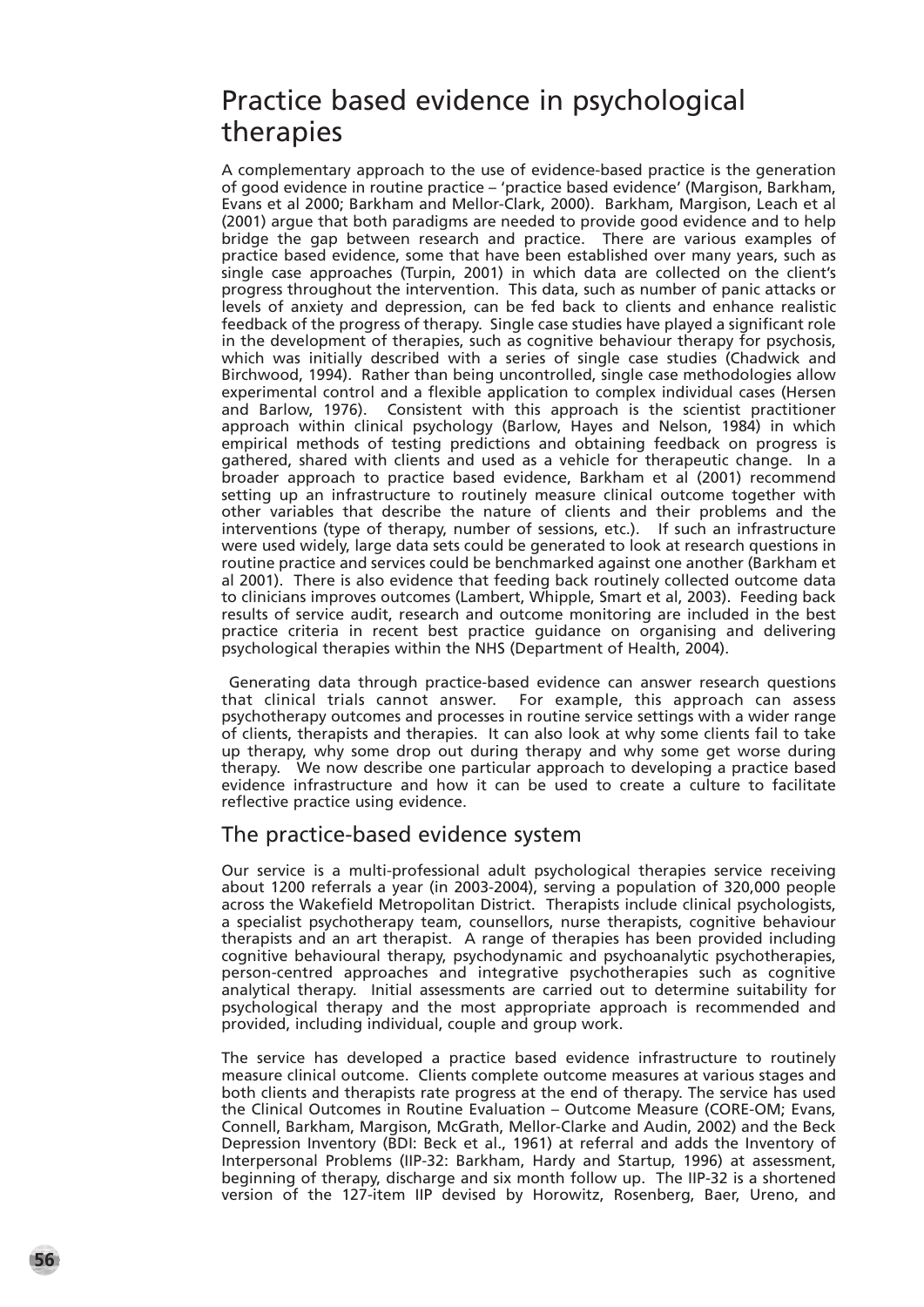Villasenor, (1988). These measures are completed by clients and give reliable information about clients' problems in a number of areas. Other measures are used for specific interventions as appropriate, such as group work. This system is integrated into the clinical service by using the data to inform risk assessment and prioritisation. For example, the CORE-OM and BDI both have risk items that can alert the service to clients with particularly urgent problems Recently the BDI was discontinued due to its prohibitive cost and replaced by a transformed score taken from the CORE-OM with which it correlates very highly (Leach, Lucock, Barkham, et al, in press). Therapists receive feedback on clinical outcomes for their clients every year and at other times on request. This information includes data on progress of individual clients as well as data on groups of clients and the whole service. It is fed back in the form of graphs, with clinically and statistically significant cut offs identifying clients who have improved and those who have not benefited. This system is described in more detail in Lucock, Leach, Iveson, et al (2003) and our experience of the outcome measures is reviewed in Leach, Lucock, Iveson & Noble  $(2004)$ .

### Feeding back the evidence - evidence based reflective practice

It is important to justify the time and resources spent on routine service evaluation by attempting to achieve tangible benefits for the quality and effectiveness of the service. This can only be achieved if the evidence generated is fed back into the service in a way that drives service improvements. A key issue in developing such an evaluation and practice based evidence system is getting staff on board, involving them in the process and creating a non-threatening culture of reflective practice. To achieve this, staff should be involved in all aspects of the process, be clear about their role and receive feedback of results (Lucock, Iveson and Leach 1999). Furthermore, this feedback should be meaningful to clinicians and clinically useful. Without this the approach will be seen as an onerous addition to an already busy working schedule. In our service, in addition to annual feedback on their clients' progress and the overall data for the service, the service has also begun discussing findings with clinicians to make clinical sense of the data. This will lead to clinical and service implications and we have called this approach evidence-based reflective practice. For example, interviews were carried out with clinicians about their views on whether or not clients had a sudden improvement during therapy (Tang and DeRubeis, 1999) and what caused the sudden improvement (see Stiles, Leach, Barkham et al, 2003, and Davies, Leach, Lucock et al, in press). Clinicians within the service are interested in reflecting on clients with characteristics derived from the data such as those who score above a certain threshold on measures, those who drop out of therapy, fail to respond to therapy, improve, or those who receive long term therapy. This enables investigations of research questions such as why clients drop out, why they improve and why they deteriorate rather than simply looking at if and by how much they improve. This process of reflecting on evidence to look at clinically meaningful questions also engages clinicians in the process of reflective practice using evidence. Investigating 'why' questions can be done by looking at the available data (for example outcome questionnaire scores, type of problem, type of therapy, number of sessions, alliance measures) and by discussing the issue with clinicians on an individual or group basis. For example, service evaluation projects are planned or have been carried out by trainee clinical psychologists looking at characteristics and outcomes for clients seen for long term therapy, reasons for clients dropping out of therapy and reasons for providing long term therapy, all of which will have implications for improving practice.

### Conclusion

The use of evidence-based practice has a crucial role in improving the effectiveness of services and different types of evidence have different purposes. RCTs are required to establish efficacy, while practice based evidence can be used to evaluate the effectiveness of routine services and for benchmarking and audit. Within psychological therapies, limitations with the current evidence restrict the extent to which specific treatments can be recommended for some problems and the complexities of routine practice and individual client needs should be taken account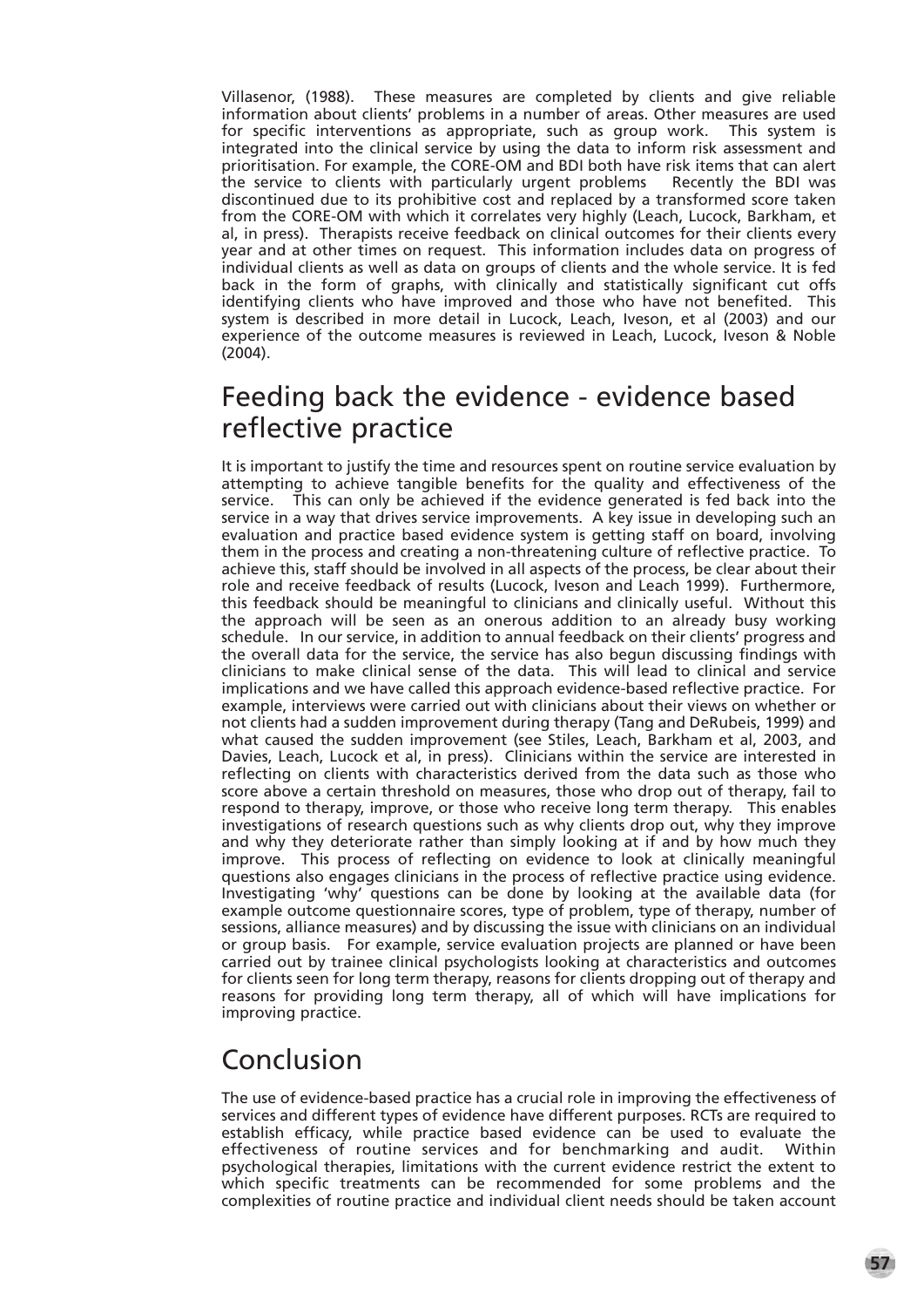of. Rather than rejecting or resisting evidence based practice, services have a responsibility to audit their services against treatment guidelines, to evaluate their services and provide evidence of their effectiveness. In addition to this top-down approach, generating bottom-up practice-based evidence can help provide evidence of effectiveness of treatment approaches; it can also generate research questions of interest to practitioners such as factors influencing treatment length, treatment failure and drop out from therapy. The process of collecting practice-based evidence can also help engage clinicians in taking account of evidence to reflect on and develop their practice, enhancing existing approaches to reflective practice such as clinical supervision.

### References

Barkham, M., Margison, F., Leach, C., Lucock, M., Benson, E., Mellor-Clark, J., Evans, C., Connell, J., Audin, K. & McGrath, G. 2001. Service profiling and outcomes benchmarking using the CORE-OM: Towards practice-based evidence in the psychological therapies, Journal of Consulting and Clinical Psychology 6: 184-196.

Barkham, M., & Mellor-Clark, J. 2000. Rigour and relevance: The role of practicebased evidence in the psychological therapies. In N. Roland & S. Goss (eds.), Evidencebased counselling and psychological therapies. London: Routledge

Barkham, M., Hardy, G. E., & Startup, M. 1996. The development of the IIP-32: A short version of the Inventory of Interpersonal Problems. British Journal of Clinical Psychology 35: 21-35.

Barlow, D.H. 1981. On the relation of clinical research to clinical practice: Current issues. Journal of Consulting and Clinical Psychology 49: 147-155.

Barlow, D.H., Hayes, S.C., & Nelson, R.O. 1984. The Scientist Practitioner. Pergamon General Psychology Series, Pergamon Press

Barlow, D.W. 1996. Health care policy, psychotherapy research, and the future of psychotherapy. American Psychologist 51: 1050-1058.

Beck, A. T., Ward, C. H., Mendelson, M., Mock, J., & Erbaugh, J. 1961. An inventory for measuring depression. Archives of General Psychiatry 4: 561-571.

Chadwick,P.D.J., & Birchwood, M. 1994. The omnipotence of voices. A cognitive approach to auditory hallucinations, British Journal of Psychiatry 164: 190-201.

Davies, L., Leach, C., Lucock, M., Stiles, W.B., Iveson, S. & Barkham, M. (in press). Therapists' recall of early sudden gains in routine clinical practice. Psychology and Psychotherapy: Theory, Research and Practice

Department of Health. 1997. The New NHS, Modern and Dependable. London: **HMSO** 

Department of Health. 1998. A First Class Service: Quality in the new NHS. London: HMSO.

Department of Health. 1999. National Service Framework for Mental Health. London: **HMSO** 

Department of Health. 2001. Treatment Choice in Psychological Therapies and Counselling. London: HMSO.

Department of Health. 2004. Organising and Delivering Psychological Therapies. http://www.dh.gov.uk/assetRoot/04/08/60/97/04086097.pdf

Eifert, G.H., Schulte, D., Zvolensky, M.J., Lejuez, C.W., & Lau, A.W. 1997. Manualised behaviour therapy; Merits and challenges. Behaviour Therapy 28: 499-509.

Evans, C., Connell, J., Barkham, M., Margison, F. McGrath, G., Mellor-Clark, J., & Audin,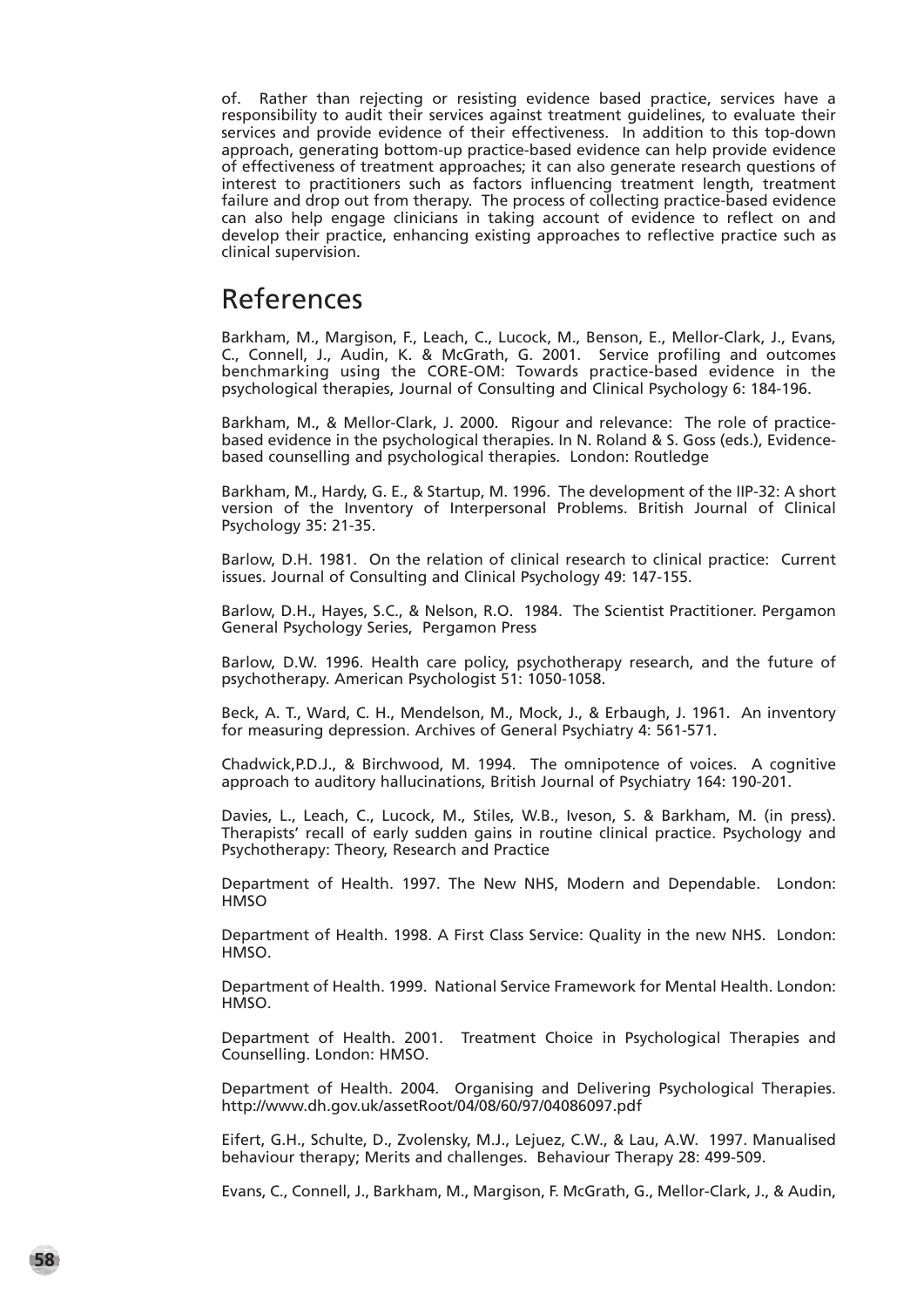K. 2002. Towards a standardised brief outcome measure: psychometric properties and utility of the CORE-OM. British Journal of Psychiatry 180: 51-60.

Hansen, N.B., Lambert, M.J., & Forman, E.M. 2002. The psychotherapy dose-response effect and its implications for treatment delivery services. Clinical Psychology – Science and Practice 9: 329-343.

Hersen, M., & Barlow, D.W. 1976. Single case experimental designs: Strategies for studying behaviour change. New York: Pergamon.

Horowitz, L. M., Rosenberg, S. E., Baer, B. A., Ureno, G. & Villasenor, V. S. 1988. Inventory of Interpersonal Problems: Psychometric properties and clinical applications. Journal of Consulting and Clinical Psychology 56: 885-892.

Lambert, M.J., Whipple, J.L., Smart, D.W., Vermeersch, D.A., Nielsen, S.L., & Hawkins, E.J. 2003. The effects of providing therapists with feedback on patient progress during psychotherapy: Are outcomes enhanced? Psychotherapy Research 11: 49-68.

Leach, C., Lucock, M.P., Barkham, M., Noble, R., & Iveson, S.K. (in press). Transforming between Beck Depression Inventory and CORE-OM scores in routine clinical practice. British Journal of Clinical Psychology.

Leach, C., Lucock, M.P., Iveson, S.K. & Noble, R. 2004. Evaluating psychological therapies services: A review of outcome measures and their utility. Mental Health and Learning Disabilities Research and Practice 1: 53-66.

Lucock, M.P., Hall, P., & Noble, R. (submitted for publication). A questionnaire survey of factors influencing clinical practice in psychotherapy.

Lucock, M.P., Leach, C., Iveson, S.K., Lynch, K., Horsefield, C. & Hall, P. 2003. A systematic approach to practice-based evidence in a psychological therapies service, Clinical Psychology and Psychotherapy 10: 389-399.

Lucock, M.P., Iveson, S.K. & Leach, C. 1999. Researching a Psychological Therapies Service in the new NHS, Clinical Psychology Forum 132: 18-21.

Margison, F.R., Barkham, M., Evans, C., McGrath, G., Mellor-Clark, J., Audin, K., & Connell, J. 2000. Measurement and psychotherapy: Evidence-based practice and practice-based evidence. British Journal of Psychiatry 177: 123-130.

Marzillier, J. (2004) The myth of evidence-based psychotherapy. The Psychologist, 17 (7): 392-395.

Morrow-Bradley, C.I., & Elliot, R. 1986. Utilization of Psychotherapy Research. American Psychologist. Special Issue: Psychotherapy Research 41(2): 188-197.

NHS Modernisation Agency. 2003. The essence of care – patient focussed benchmarking for clinical governance. NHS Modernisation Agency, Department of Health. http://www.modern.nhs.uk/home/key/docs/Essence%20of%20Care.pdf

Persons, J.B. 1991. Psychotherapy outcome studies do not accurately reflect current models of psychotherapy: A proposed remedy. American Psychologist 46: 99-106.

Roth, A., and Fonagy, P. 1996. What works for whom? A critical review of Psychotherapy Research. London: Guilford.

Sackett, D.L., Richardson, W.S., Rosenberg, W.., & Haynes, R.B. 1997. Evidence-based medicine: How to practice and teach EBM. New York: Churchill Livingstone.

Sackett, D.L., Rosenberg, W.M.C., Muir Gray, J.A., Haynes R. B., & Richardson W. S. 1996. Evidence-based medicine: what it is and what it isn't. British Medical Journal 312: 71-72.

Salkovskis, P.M. 2002. Empirically grounded clinical interventions: Cognitivebehavioural therapy progresses through a multi-dimensional approach to clinical science. Behavioural and Cognitive Psychotherapy 30: 3-9.